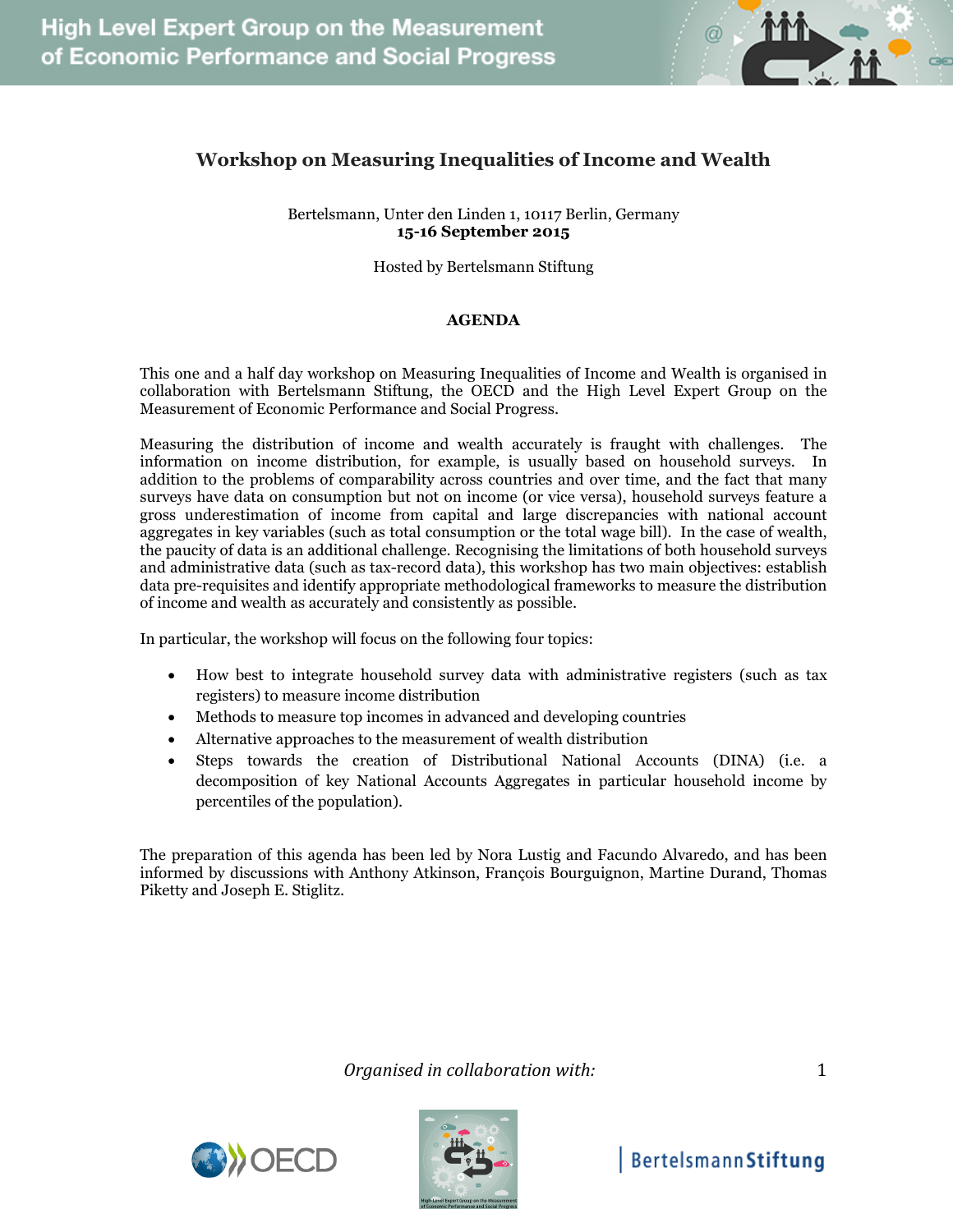

| Tuesday 15 September, Bertelsmann, Unter den Linden 1, 10117 Berlin |                                                                                                                                                                   |  |
|---------------------------------------------------------------------|-------------------------------------------------------------------------------------------------------------------------------------------------------------------|--|
| $9:00 - 9:45$                                                       | Welcome and setting the scene                                                                                                                                     |  |
|                                                                     | Aart De Geus, Chairman and CEO, Bertelsmann Stiftung                                                                                                              |  |
|                                                                     | Martine Durand, HLEG Co-Chair                                                                                                                                     |  |
|                                                                     | Joseph E. Stiglitz, HLEG Co-Chair                                                                                                                                 |  |
|                                                                     | Nora Lustig, Tulane University, HLEG                                                                                                                              |  |
| $9:45-12:15$                                                        | Session I – Alternative Approaches to the Measurement of Wealth<br><b>Distribution</b>                                                                            |  |
|                                                                     | Chair: Nora Lustig, Tulane University                                                                                                                             |  |
|                                                                     | Facundo Alvaredo, Paris School of Economics, "Top wealth shares in the UK<br>since 1895" (see presentation)                                                       |  |
|                                                                     | Marco Mira D'Ercole, OECD, "OECD Guidelines for Micro Statistics on<br>Household Wealth" (see presentation, see guidelines)                                       |  |
|                                                                     | <b>Philip Vermeulen, ECB, "How fat is the top tail of the wealth distribution?"</b><br>(see presentation)                                                         |  |
|                                                                     | James B. Davies, University of Western Ontario, "Credit Suisse Wealth Report"<br>(see presentation)                                                               |  |
| 12:15-12:30                                                         | Coffee break                                                                                                                                                      |  |
| 12:30-13:30                                                         | Session II - Measuring Top Incomes in Advanced and Developing<br><b>Countries</b>                                                                                 |  |
|                                                                     | Chair: Facundo Alvaredo, Paris School of Economics                                                                                                                |  |
|                                                                     | <b>Charlotte Bartels</b> , German Institute for Economic Research (DIW/SOEP), "The<br>role of capital income for top income shares in Germany" (see presentation) |  |
|                                                                     | Tim Smeeding, University of Wisconsin, "Inequality in 3-D: Income,<br>Consumption and Wealth" (see presentation)                                                  |  |
| 13:30-14:15                                                         | Lunch hosted by Bertelsmann Stiftung                                                                                                                              |  |
| 14:15-15:45                                                         | Session II (continued) - Measuring Top Incomes in Advanced and<br><b>Developing Countries</b>                                                                     |  |
|                                                                     | Chair: Facundo Alvaredo, Paris School of Economics                                                                                                                |  |
|                                                                     | Alfredo Bustos, INEGI, "Estimation of the distribution of income from survey<br>data, adjusting for compatibility with other sources" (see presentation)          |  |
|                                                                     | Andrea Vigorito, Universidad de la Republica, Uruguay, "Top incomes in<br>Uruguay: recent evolution and mobility patterns" (see presentation)                     |  |
|                                                                     | <b>Ingrid Woolard, University of Capetown</b>                                                                                                                     |  |
| 15:45-16:00                                                         | Coffee break                                                                                                                                                      |  |

*Organised in collaboration with:* 2



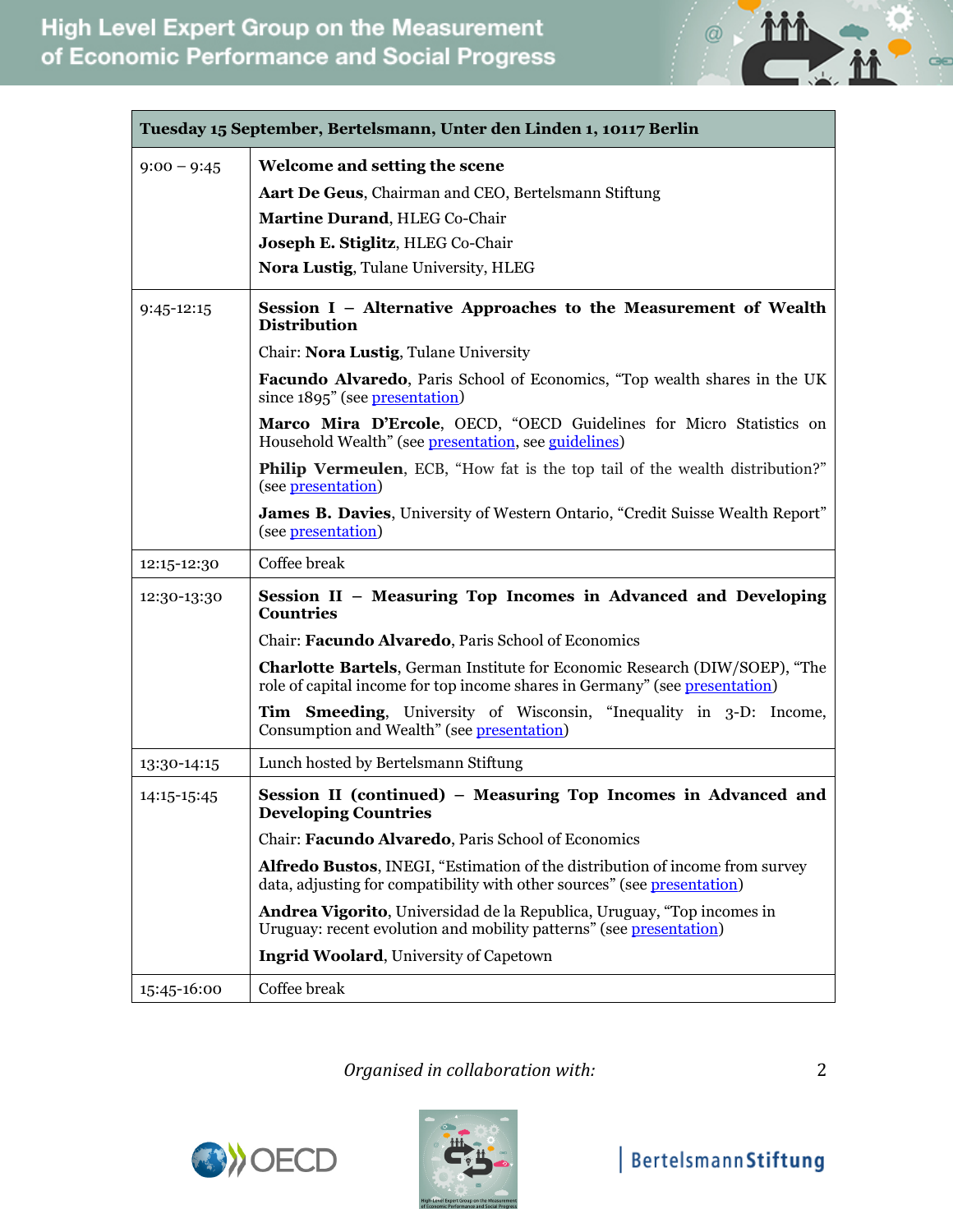

| Tuesday 15 September (continued), Bertelsmann, Unter den Linden 1, 10117 Berlin |                                                                                                                                                                                                                     |  |
|---------------------------------------------------------------------------------|---------------------------------------------------------------------------------------------------------------------------------------------------------------------------------------------------------------------|--|
| 15:30-17:00                                                                     | Session III – Integrating Household Surveys and Administrative Data                                                                                                                                                 |  |
|                                                                                 | Chair: Francois Bourguignon, Paris School of Economics                                                                                                                                                              |  |
|                                                                                 | Markus Jantti, LIS, "The use of survey and administrative data in for<br>distributional analysis - experiences from European data collection"<br>(see presentation)                                                 |  |
|                                                                                 | Veli-Matti Törmälehto, StatFinland, "Combined use of survey<br>and<br>administrative data in EU-SILC (EU Statistics on Income and Living Conditions)"<br>(see presentation)<br><b>Don Rubin, Harvard University</b> |  |
| 19:30                                                                           | Dinner hosted by Bertelsmann Stiftung with short presentations of "Sustainable"<br>Development Goals: Are the rich countries ready?" (Christian Kroll)                                                              |  |

| Wednesday 16 September, Bertelsmann, Unter den Linden 1, 10117 Berlin |                                                                                                                                                                                                                                                                                                                                                                                                                                                                                                             |  |
|-----------------------------------------------------------------------|-------------------------------------------------------------------------------------------------------------------------------------------------------------------------------------------------------------------------------------------------------------------------------------------------------------------------------------------------------------------------------------------------------------------------------------------------------------------------------------------------------------|--|
| $9:15 - 9:30$                                                         | Welcome coffee                                                                                                                                                                                                                                                                                                                                                                                                                                                                                              |  |
| $9:30 - 12:30$                                                        | <b>Towards a System of Distributional National Accounts (DINA)</b>                                                                                                                                                                                                                                                                                                                                                                                                                                          |  |
|                                                                       | The overall objective is to be able to produce Distributional National Accounts,<br>that is, to provide annual estimates of the distribution of income and wealth<br>using concepts of income and wealth that are consistent with the macroeconomic<br>national accounts. The DINA should ultimately incorporate measures of the<br>distribution of income before and after taxes and transfers, including not only<br>direct taxes but also indirect ones, and including a valuation of transfers in-kind. |  |
|                                                                       | Chair: Martine Durand, OECD                                                                                                                                                                                                                                                                                                                                                                                                                                                                                 |  |
|                                                                       | <b>Facundo Alvaredo</b> , Paris School of Economics, "DINA project in the World<br>Wealth and Income Database" (see presentation)                                                                                                                                                                                                                                                                                                                                                                           |  |
|                                                                       | <b>Francois Bourguignon</b> , Paris School of Economics, "Reconciling Survey Data<br>with National Accounts" (see presentation)                                                                                                                                                                                                                                                                                                                                                                             |  |
|                                                                       | Nora Lustig, Tulane University, "Challenges in Reconciling Survey-based Fiscal<br>Incidence Analysis with National Accounts" (see presentation)                                                                                                                                                                                                                                                                                                                                                             |  |
|                                                                       | David Johnson, Bureau of Economic Analysis, "A Consistent Data Series to<br>Evaluate Growth and Inequality in the National Accounts" (see presentation,<br>see paper abstract)                                                                                                                                                                                                                                                                                                                              |  |
|                                                                       | Eric Marlier, Luxembourg Institute for Socio-Economic Research (LISER)<br>"Monitoring the evolution of income poverty and real incomes over time" (see<br>presentation, see paper)                                                                                                                                                                                                                                                                                                                          |  |
|                                                                       | Peter Van de Ven, OECD, "Bridging the Gaps between Micro Surveys and<br>National Accounts: Bringing Two Worlds Together" (see presentation)                                                                                                                                                                                                                                                                                                                                                                 |  |
| $12:30 - 14:00$                                                       | Lunch hosted by Bertelsmann Stiftung                                                                                                                                                                                                                                                                                                                                                                                                                                                                        |  |

*Organised in collaboration with:* 3

**OB**